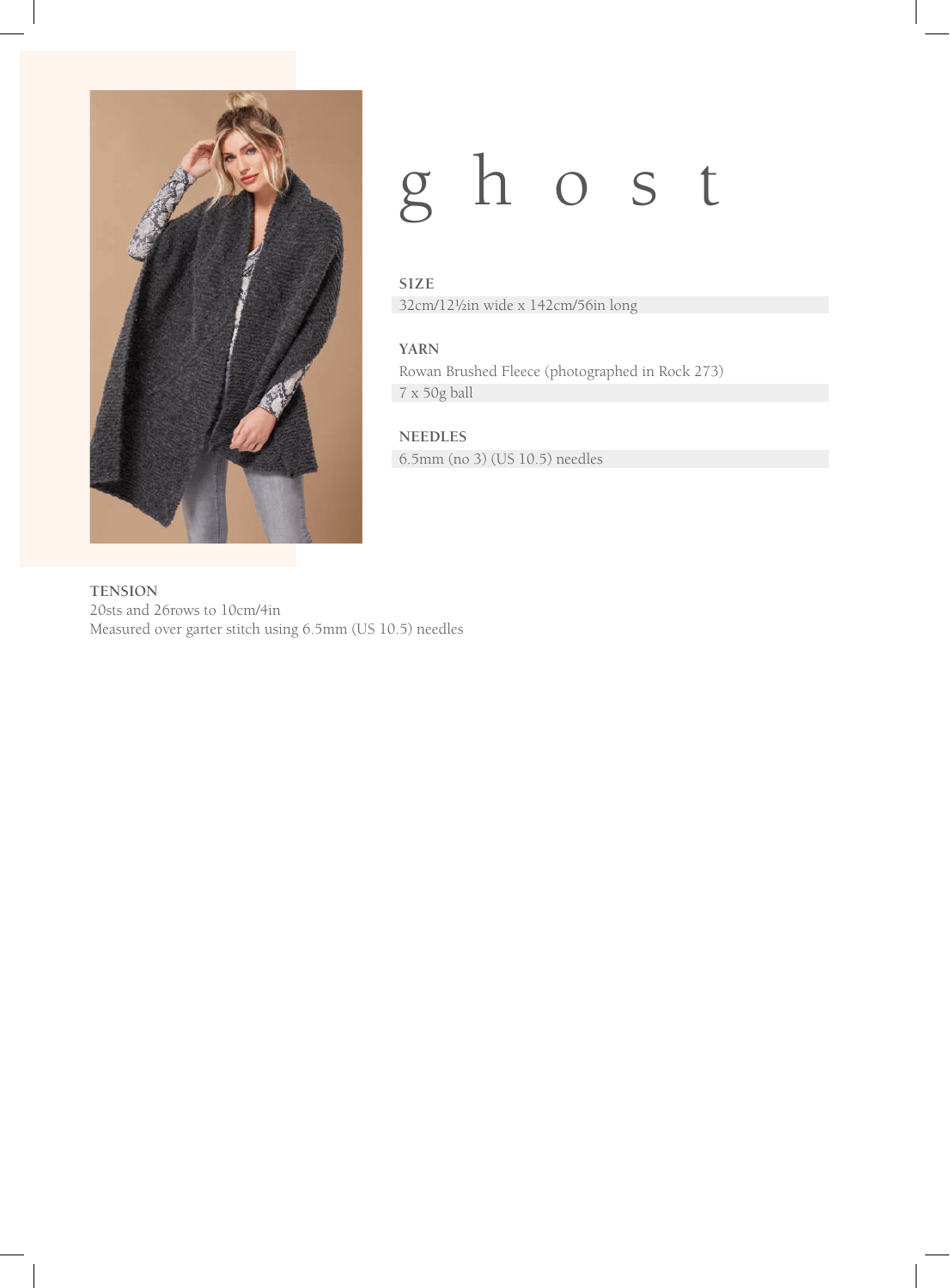

## latte

| <b>SIZES</b>                                |                 |                               |       |    |  |
|---------------------------------------------|-----------------|-------------------------------|-------|----|--|
|                                             | S               | M                             | L     |    |  |
| To fit bust $81 - 86$ $91 - 97$ $102 - 107$ |                 |                               |       | cm |  |
|                                             |                 | $32 - 34$ $36 - 38$ $40 - 42$ |       | in |  |
| Actual Size                                 | -116            | 127                           | 138   | cm |  |
|                                             | $45\frac{3}{4}$ | 50                            | 541/4 | in |  |
| YARN                                        |                 |                               |       |    |  |

Rowan Brushed Fleece (photographed in Cairn 263)

|--|

#### **NEEDLES**

9mm (no 0) (US 13) needles 9mm (no 0) (US 13) circular needles at least 100cm/39¼in long

**TENSION** 11sts and 15rows to 10cm/4in Measured over stocking stitch using 9mm (US 13) needles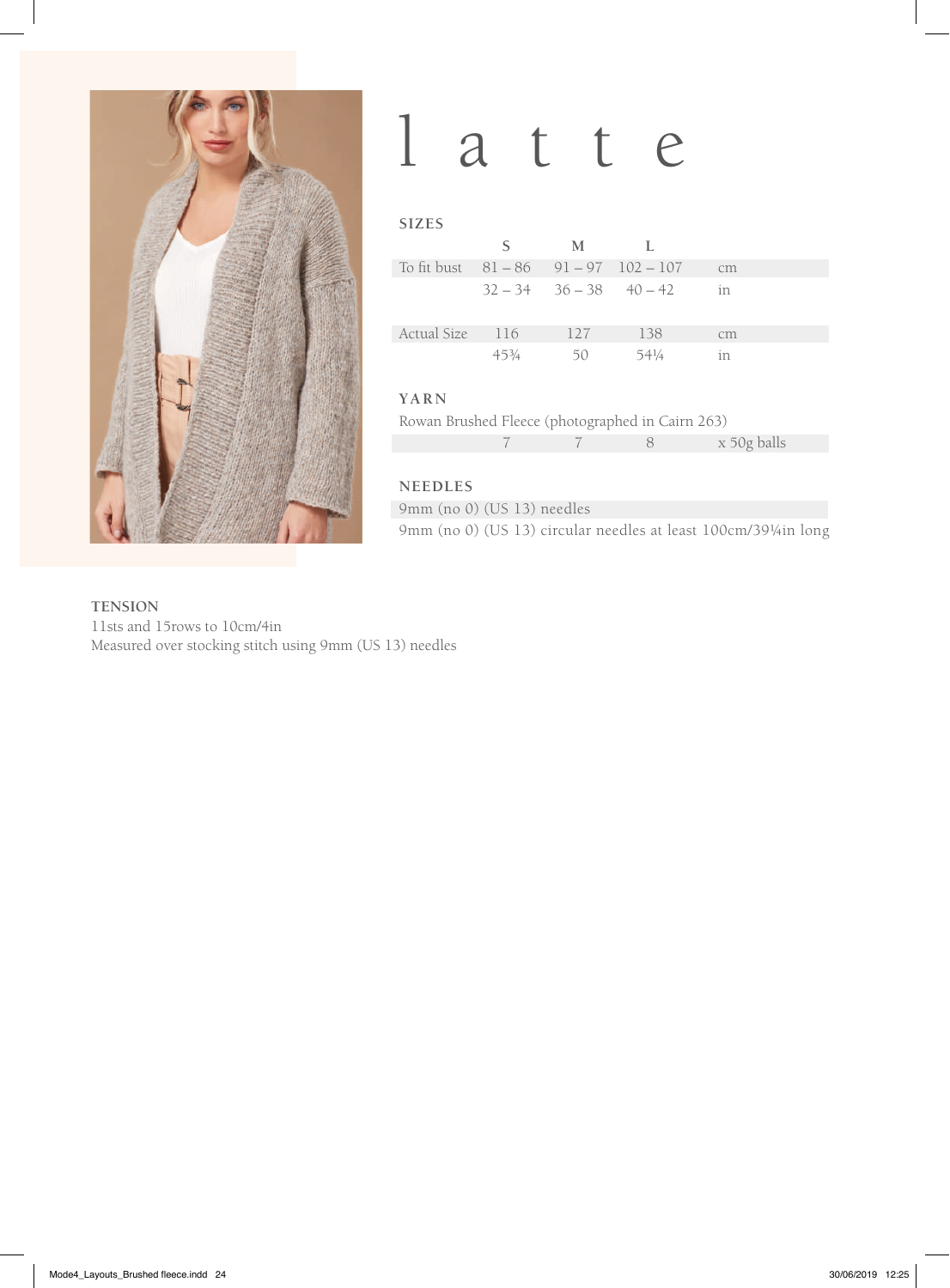

# polar

| <b>SIZES</b>                                |                 |                               |       |    |  |
|---------------------------------------------|-----------------|-------------------------------|-------|----|--|
|                                             | S               | M                             | Т.    |    |  |
| To fit bust $81 - 86$ $91 - 97$ $102 - 107$ |                 |                               |       | cm |  |
|                                             |                 | $32 - 34$ $36 - 38$ $40 - 42$ |       | in |  |
| <b>Actual Size</b>                          | - 118           | 129                           | 139   | cm |  |
|                                             | $46\frac{1}{2}$ | $50\frac{3}{4}$               | 543⁄4 | in |  |

#### **YARN**

|  |  | Rowan Brushed Fleece (photographed in Cove 251) |  |
|--|--|-------------------------------------------------|--|
|  |  |                                                 |  |

|  |  | x50g balls |
|--|--|------------|
|  |  |            |

#### **NEEDLES**

5.5mm (no 5) (US 9) needles 6mm (no 4) (US 10) needles

**TENSION**

13sts and 19rows to 10cm/4in Measured over stocking stitch using 6mm (US 10) needles